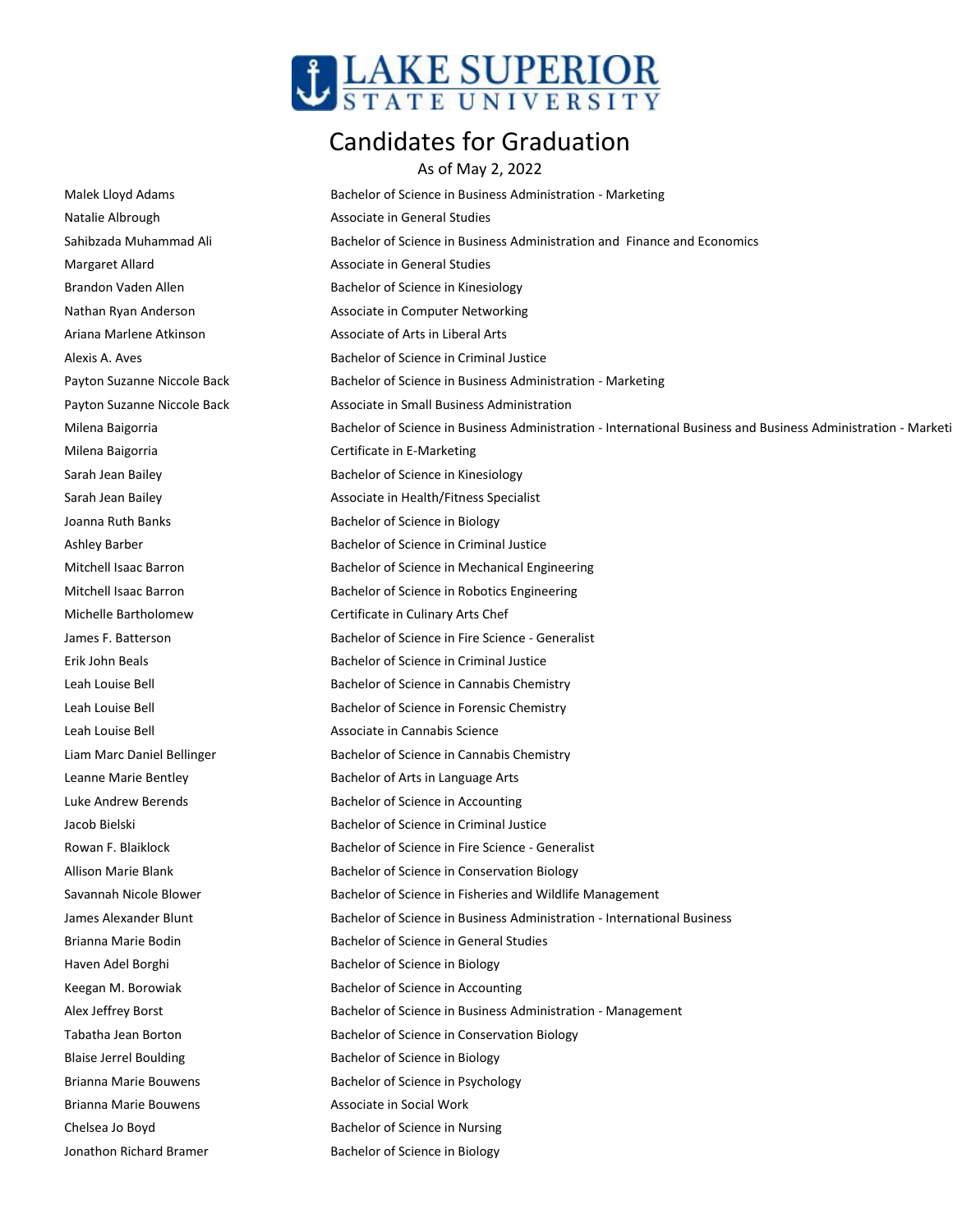Jonathon Richard Bramer Associate in Pre-Professional Sciences Makenzie Marie Bray Bachelor of Science in Criminal Justice Nicolas Dean Breckow Bachelor of Science in Accounting Mary Catherine Breen Bachelor of Science in Geology Raymond James Brooks **Bachelor of Science in Criminal Justice** Bachelor of Science in Criminal Justice Avery Brown Certificate in Culinary Arts Chef Dylan Thomas Brown **Bachelor of Science in Fisheries and Wildlife Management** Ethan Wallis Brown Bachelor of Science in Mechanical Engineering Blaise Andrew Brzuchalski Associate in General Studies Dylan Jacob Bupp **Associate in General Studies** Alyssa Lea Burnash Bachelor of Science in Criminal Justice Alyssa Lea Burnash Associate in Criminal Justice - Corrections Alyssa Lea Burnash Associate in Criminal Justice - Law Enforcement Alyssa Miriam Burton **Bachelor of Science in Nursing** Mattie M. Busscher **Bachelor of Science in Nursing** Alyssa Jeanne Campbell Bachelor of Science in Nursing Alyssa Jeanne Campbell **Associate in General Studies** Cody Robert Campbell Associate in Criminal Justice - Law Enforcement Jennifer Campbell **Bachelor of Science in Psychology** Cade Carl Canterbury Bachelor of Science in Electrical Engineering Anna Marie Caputo **Bachelor of Science in Geology** Logan Thomas Caron **Bachelor of Arts in Communication** Logan Thomas Caron **Associate in Internet/Network Specialist** Logan Thomas Caron Rebecca Jean Caron **Bachelor of Science in Nursing** Donald Lawrence Carruthers Bachelor of Science in Criminal Justice Destyne LaShel Chavalia Bachelor of Science in Criminal Justice Destyne LaShel Chavalia Bachelor of Science in Psychology Destyne LaShel Chavalia **Associate in Criminal Justice - Homeland Security** Associate in Criminal Justice - Homeland Security Destyne LaShel Chavalia **Associate in Criminal Justice - Law Enforcement** Payton Allen Cheney **Associate in Small Business Administration** Ashley Nichole Christensen Bachelor of Science in Criminal Justice Ashley Nichole Christensen Associate in Small Business Administration Haley Rennee Christensen Bachelor of Science in Criminal Justice Haley Rennee Christensen **Associate in Criminal Justice - Homeland Security** Haley Rennee Christensen Haley Rennee Christensen Associate in Small Business Administration Courtney Marie Church Bachelor of Science in Nursing Courtney Marie Church **Associate in General Studies** Joshua Dennis Clark **Bachelor of Science in Fisheries and Wildlife Management** Quinton Thomas Clark Bachelor of Science in Fire Science - Generalist Heavyn Alexis Cobb Bachelor of Science in Accounting Kiera Lee Cohoon Bachelor of Science in Criminal Justice Kiera Lee Cohoon Associate in Criminal Justice - Law Enforcement Kiera Lee Cohoon **Associate in General Studies** Hannah Elaine Cole Bachelor of Science in Criminal Justice Hannah Elaine Cole **Associate in Criminal Justice - Homeland Security** - Homeland Security Hannah Elaine Cole **Associate in Criminal Justice - Law Enforcement** Ke'Montrece Da'Mont Collins Bachelor of Science in Criminal Justice Tristan Montgomery Compton Bachelor of Science in Conservation Biology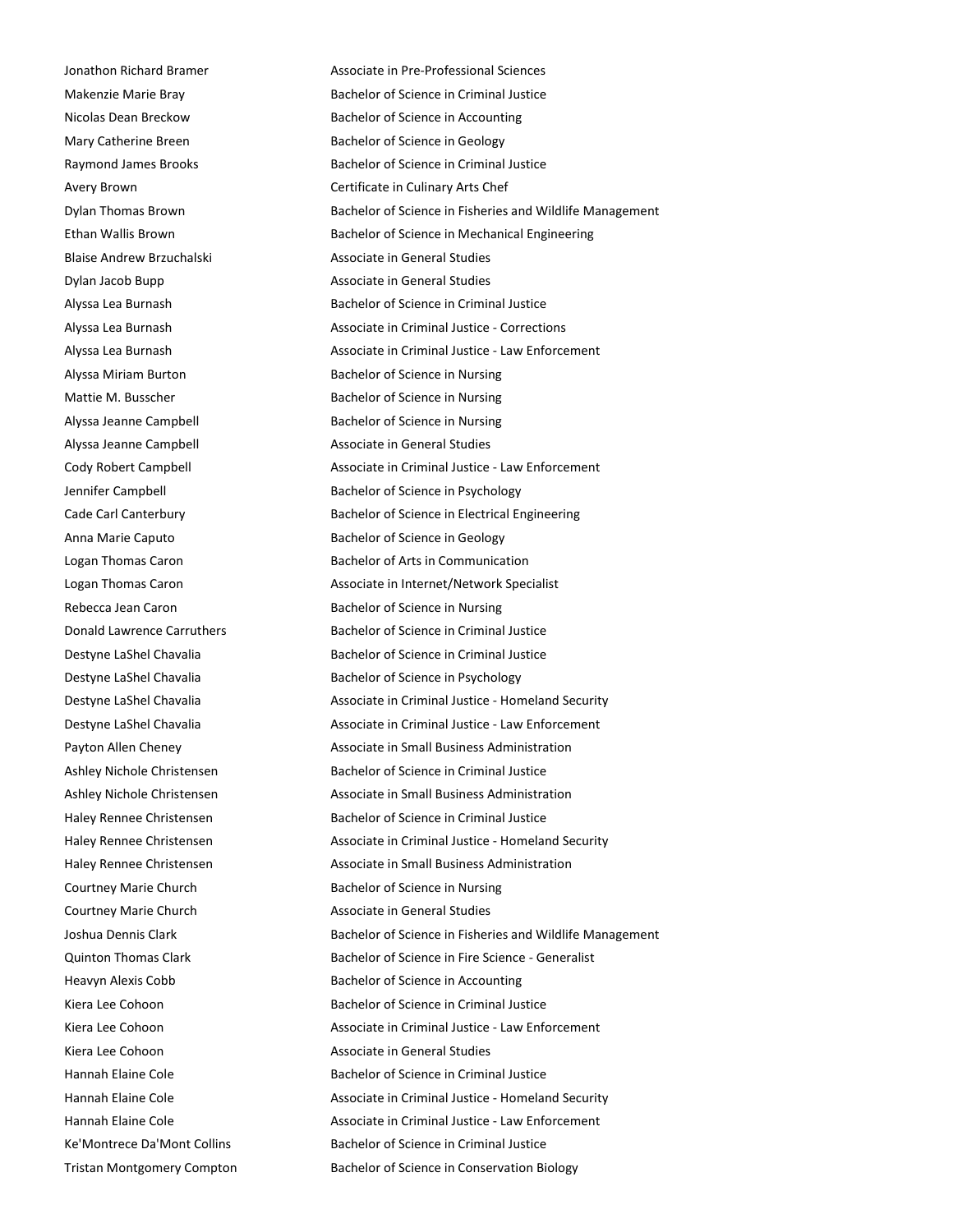Garrett Michael Crall **Associate in Fire Science** Amanda Dean **Associate in Fire Science** Kaitlyn Ashley Fisher Certificate in MCOLES

Tristan Montgomery Compton Associate in Natural Resources Technology Heather Joy Corbiere **Bachelor of Science in General Studies** Samuel Troy Cornett II Bachelor of Science in Biology Ella Cowell Associate in General Studies Aliyah McKenzi Cowgar **Associate in General Studies** Associate in General Studies Garrett Michael Crall **Bachelor of Science in Fire Science - Generalist** Bachelor of Science in Fire Science - Generalist Harry Lee Crawford IV Bachelor of Science in Fire Science - Generalist Amanda Dean Bachelor of Science in Fire Science - Generalist Madison Fauneil DeBruyne Bachelor of Science in Psychology Camren John DeCaire **Bachelor of Science in Mechanical Engineering** Austin James DeGrand **Bachelor of Science in Business Administration** Stephanie Joy DelBosco Bachelor of Science in Kinesiology Stephanie Joy DelBosco Associate in Health/Fitness Specialist Nicholas DeMenter Bachelor of Science in Criminal Justice Jarret Roy Deming **Bachelor of Science in Criminal Justice** Jarret Roy Deming **Associate in Criminal Justice - Homeland Security** Associate in Criminal Justice - Homeland Security Mackenzie Joe Dick Bachelor of Arts in Language Arts Jessica Mary Donakowski **Bachelor of Science in Business Administration - Marketing** Sean Christopher Donovan Bachelor of Science in Fisheries and Wildlife Management Whitney Elizabeth Drenth Bachelor of Science in Accounting Silas Joseph Dunn **Bachelor of Science in Fisheries and Wildlife Management** Sarah Duquette Certificate in Cannabis Production Brooke Dziobak **Associate in General Studies** Rebecca Ecker **Bachelor of Science in Early Childhood Education** Bachelor of Science in Early Childhood Education Autumn Heliena Elam Associate of Applied Science in Paramedic Technology Brooke Elizabeth Emerson Bachelor of Science in Kinesiology Brooke Elizabeth Emerson Associate in Health/Fitness Specialist Brandt Evans Bachelor of Science in Cannabis Chemistry Grant Michael Fairchild Bachelor of Science in Psychology Grant Michael Fairchild **Associate in Substance Abuse Prevention and Treatment** Grant Michael Fairchild Associate of Arts in Liberal Arts Rachel Susan Farina Bachelor of Science in Medical Laboratory Science Blake Hunter Feinauer **Bachelor of Science in Computer Engineering** Avery Joseph Feldmeier **Bachelor of Science in Fisheries and Wildlife Management** Neill Stephen Fesko Bachelor of Science in Mechanical Engineering Ian Drake Firack **Bachelor of Science in Nursing** Justin Douglas Fischer **Bachelor of Science in Business Administration - Management** Keith Fischer **Bachelor of Science in Mechanical Engineering** Bachelor of Science in Mechanical Engineering Kaitlyn Ashley Fisher **Bachelor of Science in Fisheries and Wildlife Management** Kaitlyn Ashley Fisher **Associate in General Studies** Associate in General Studies Isaac Fitzpatrick **Associate in Cannabis Science** Associate in Cannabis Science Andrew Noah Folkersma Bachelor of Science in Computer Networking Katrina Folkersma<br>
Associate in General Studies Eli Mason Fournier Bachelor of Science in Electrical Engineering Jacob Aaron Frazier Bachelor of Science in Criminal Justice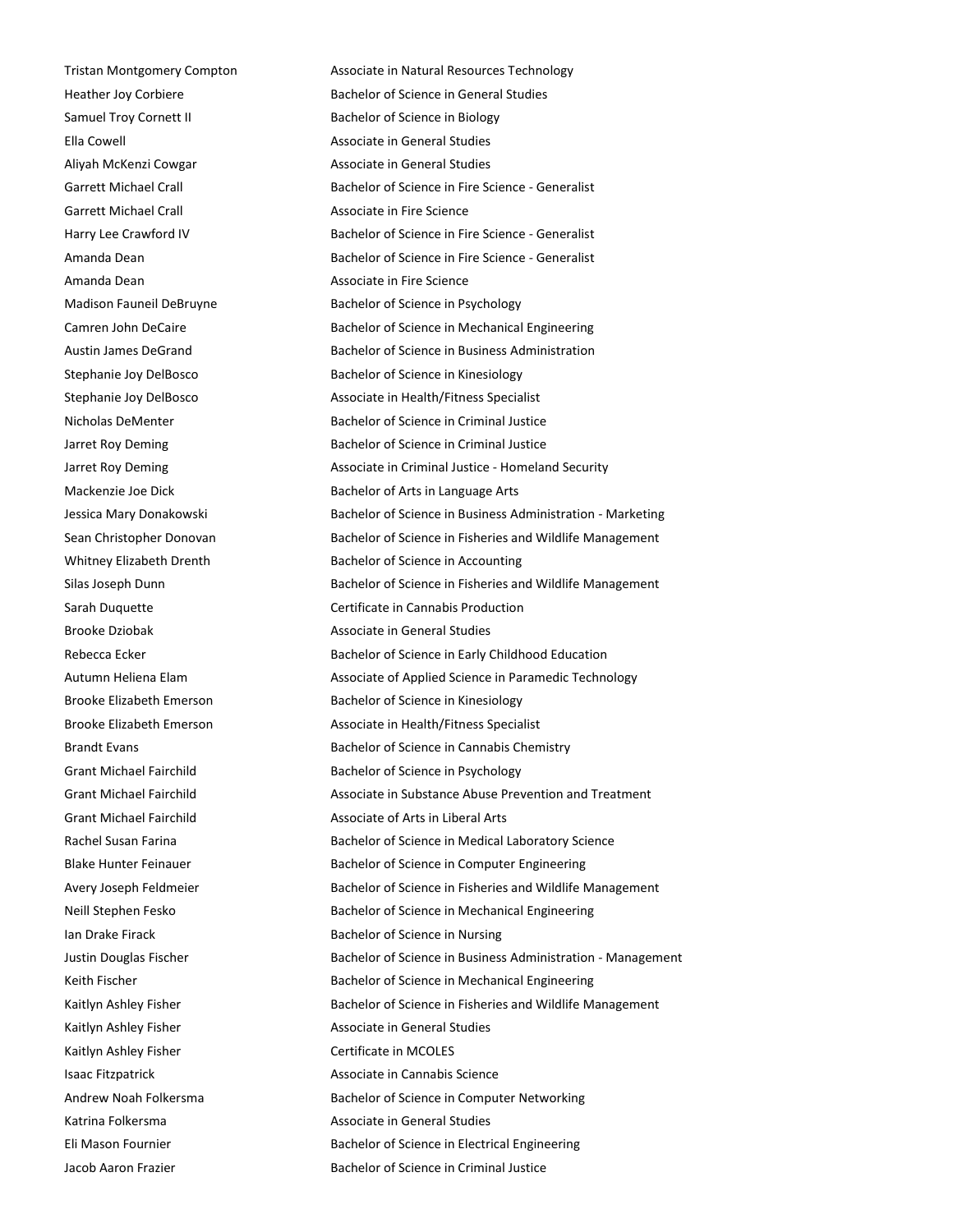Vivian Grace Freeman Bachelor of Science in Elementary Education Caitlin Rose-Jahn Friedrich Bachelor of Science in General Studies Kiara Alice Fyke **Bachelor of Science in Elementary Education** Kevin Michael Garland Bachelor of Science in Criminal Justice Madison RaeAnn Garrett Associate in Early Childhood Education Jessica Nicole Gaskill **Associate in General Studies** Jennifer Anne Gauvreau **Bachelor of Arts in Language Arts** Matthew John Gelbaugh Bachelor of Science in Conservation Biology Lucas James Glass **Bachelor of Science in Conservation Biology** Bachelor of Science in Conservation Biology Michelle Anne Glasscock Bachelor of Science in Psychology Kadin Saul Goetz **Associate in General Studies** Associate in General Studies Holly Golfis **Associate in General Studies** Associate in General Studies Ryan G. Graham Bachelor of Science in Electrical Engineering Carli Morgan Gratopp **Bachelor of Science in Criminal Justice** Paul Gravelle **Bachelor of Science in Criminal Justice** Tristan Greenlee **Associate in General Studies** Miranda Lynn Gregg Bachelor of Science in Kinesiology Samantha Rose Gugin Bachelor of Science in Criminal Justice Samantha Rose Gugin **Associate in Criminal Justice - Corrections** Associate in Criminal Justice - Corrections Samuel Lee Hamelin **Bachelor of Science in Kinesiology** Samuel Lee Hamelin **Associate in Health/Fitness Specialist** Associate in Health/Fitness Specialist Tom Hanke **Associate in Health/Fitness Specialist** Associate in Health/Fitness Specialist Kaitlin Annette Harrington Bachelor of Science in Criminal Justice Lucy E. Harris **Bachelor of Science in Kinesiology** Ryan A. Hart **Bachelor of Science in Nursing** Jared Ray Helms Bachelor of Science in Mathematics Andrew Edward Lee Herron Bachelor of Science in Geology Annalea Elizabeth Hobbins Bachelor of Science in Kinesiology Annalea Elizabeth Hobbins Associate in Health/Fitness Specialist Olivia Ann Hohman Bachelor of Science in Cannabis Chemistry Olivia Ann Hohman Associate in Cannabis Science

Jacob Aaron Frazier **Associate in Criminal Justice - Homeland Security** Associate in Criminal Justice - Homeland Security Holly Golfis Bachelor of Science in Early Childhood Education Vaughn Gorson Bachelor of Science in Fire Science - Generalist Alvin J. Grant **Bachelor of Science in Mechanical Engineering** Carli Morgan Gratopp **Associate in Criminal Justice - Law Enforcement** Travis John Green Bachelor of Science in Business Administration - Entrepreneurship Bradley Elwood Hacker **Bachelor of Science in Mechanical Engineering and Robotics Engineering Bradley** Elwood Hacker Jacob Leland Hartman **Bachelor of Science in Fisheries and Wildlife Management** Drew Samuel Heckman **Bachelor of Science in Fisheries and Wildlife Management** Cody Heiser **Bachelor of Science in Fisheries and Wildlife Management** Bachelor of Science in Fisheries and Wildlife Management Austin Brett Helm **Bachelor of Science in Mechanical Engineering** Jacob Michael Henman **Associate in Criminal Justice - Law Enforcement** Austin Ray Heslinga **Bachelor of Science in Fisheries and Wildlife Management** Samuel Carl Hetzner **Bachelor of Science in Mechanical Engineering** Riley Alan Hoffman **Bachelor of Science in Manufacturing Engineering Technology Bachelor of Science in Manufacturing Engineering Technology** Riley Alan Hoffman **Associate in Manufacturing Engineering Technology Associate in Manufacturing Engineering Technology** Olivia Ann Hohman Bachelor of Science in Biochemistry Pre-Professional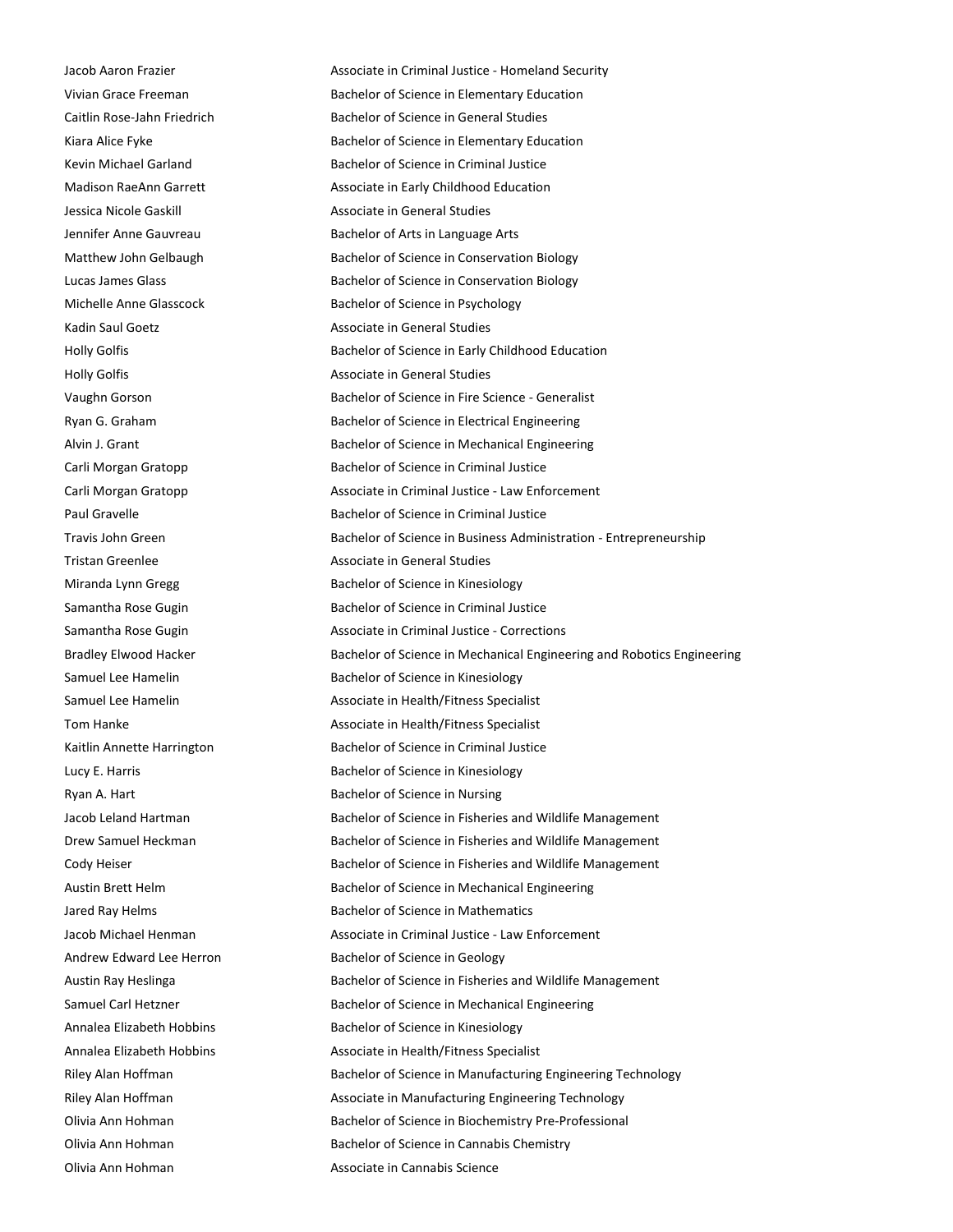Olivia Ann Hohman **Associate in Chemistry** Natalie Paige Johnson **Associate in General Studies** Breanna Elizabeth Kemppainen **Associate in Chemistry** Shea Kinder **Associate in Fire Science** Associate in Fire Science

Raegan Alysse Holek Bachelor of Science in Kinesiology Raegan Alysse Holek Associate in Health/Fitness Specialist Ian Michael Hudson Bachelor of Science in Mechanical Engineering Jordan Thomas Hurst **Bachelor of Science in Fisheries and Wildlife Management** Jordan Thomas Hurst **Associate in Natural Resources Technology** Preston Allen Huskey **Associate in Computer Science** Patrick Daniel James Bachelor of Science in Biology Madelyn Jean Jastrzembski Bachelor of Science in Nursing Karalyn Marie Jobe **Bachelor of Science in Computer Science** Natalie Paige Johnson Bachelor of Science in Nursing Daniel Warren Jones Bachelor of Science in Fire Science - Generalist Victoria Shyann Jordan Bachelor of Science in Nursing Mackenzie Marlene Kalchik Bachelor of Science in Biology Mackenzie Marlene Kalchik Associate in Pre-Professional Sciences Andrew Nikolas Kalember Bachelor of Science in Cannabis Chemistry Callie Paige Kammers **Bachelor of Science in Fisheries and Wildlife Management** Zoe Marie Kapuga **Bachelor of Science in Fisheries and Wildlife Management** Dallas Jacob Karr **Bachelor of Science in Business Administration - Management** Kacey Mallak Kean **Bachelor of Science in Kinesiology** Kacey Mallak Kean **Associate in Health/Fitness Specialist** Associate in Health/Fitness Specialist Tyler Otto Keilholtz Bachelor of Science in Accounting Breanna Elizabeth Kemppainen Bachelor of Science in Environmental Science Drew James Kenyon **Bachelor of Science in Fisheries and Wildlife Management** Jenna E. Kermeen Bachelor of Science in Criminal Justice Jenna E. Kermeen Associate in Criminal Justice - Corrections Jenna E. Kermeen **Associate in Criminal Justice - Homeland Security** Associate in Criminal Justice - Homeland Security Jenna E. Kermeen Associate in Criminal Justice - Law Enforcement Jenna Killips **Bachelor of Science in Business Administration** - Marketing -Shea Kinder Bachelor of Science in Fire Science - Generalist Shea Kinder **Associate of Applied Science in Paramedic Technology Associate of Applied Science in Paramedic Technology** Daniel Richard Kinnear **Bachelor of Science in Kinesiology** Daniel Richard Kinnear **Associate in Health/Fitness Specialist** Associate in Health/Fitness Specialist Isabella J. Kish Bachelor of Science in Nursing Mattilynn Renee Klipa Bachelor of Science in Nursing Jonathon Andrew Kloostra Bachelor of Science in Chemistry Natalie Nell Eileen Knepper Bachelor of Science in Kinesiology Natalie Nell Eileen Knepper Associate in Health/Fitness Specialist Ella Marie Knopp Bachelor of Science in Fisheries and Wildlife Management Daniel Jacob Koneska **Bachelor of Science in Mechanical Engineering** Daniel Jacob Koneska **Associate in General Engineering** Mason Daniel Korhonen Bachelor of Science in Biochemistry Pre-Professional Rachel Skyler Korody Bachelor of Science in Biology Moya Nadege Koua **Bachelor of Science in Kinesiology** Moya Nadege Koua **Associate in Health/Fitness Specialist** Associate in Health/Fitness Specialist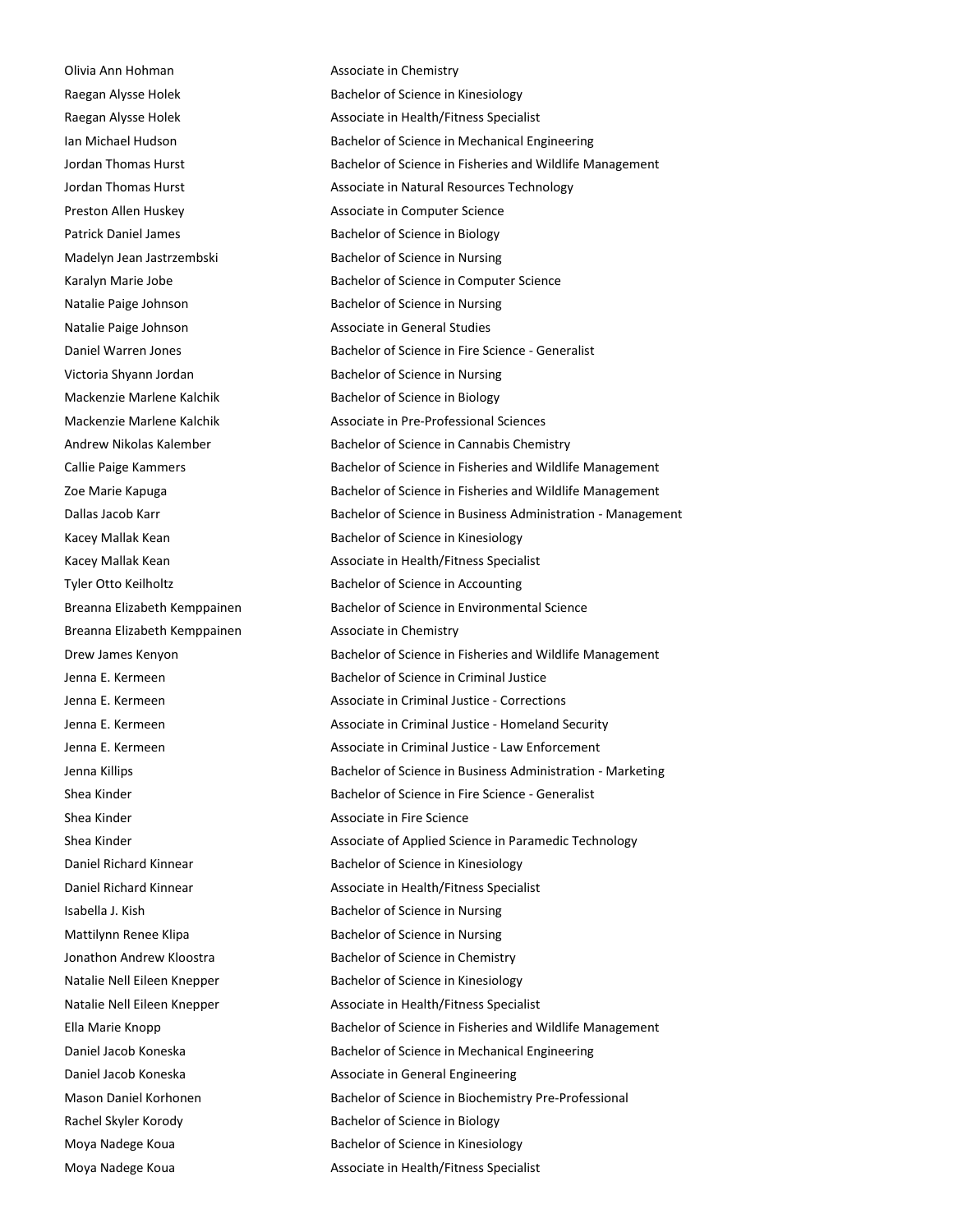Alexis Marie Laaksonen Bachelor of Science in Nursing Veronica Lynne Lamkin Bachelor of Science in Biology Anagh Jean Lampman Bachelor of Science in Nursing Jadon Lawlor **Associate in General Studies** Associate in General Studies Josiah David Leach Certificate in E-Marketing Molly Rose Lee Bachelor of Science in Nursing Molly Rose Lee **Associate in General Studies** Celeste Marie LeMieux Bachelor of Science in Nursing Aidan Daniel Levy-Bencheton Associate in Fire Science Zoe Lynn Lewis **Bachelor** of Science in Biology Emily Nicole Lieffers **Bachelor** of Science in Nursing Maddisyn Nikole Lutz **Certificate in Culinary Arts Chef** Jessica Rachel Anne Mangold Bachelor of Science in Nursing Jessica Rachel Anne Mangold Associate in General Studies Grayson Marshall **Associate in Fire Science** 

Cole Anthony Kronholm Bachelor of Science in Accounting Ryan David Lambrix Bachelor of Science in Criminal Justice Ryan David Lambrix **Associate in Criminal Justice - Homeland Security** Associate in Criminal Justice - Homeland Security Ryan David Lambrix Associate in Criminal Justice - Law Enforcement Taylor Shawn Lamorie **Bachelor of Science in Computer Engineering** Andrew Larsen **Bachelor of Science in Kinesiology** Andrew Larsen **Associate in Health/Fitness Specialist** Associate in Health/Fitness Specialist Katelynn Kendra Marie Latin Bachelor of Science in Fire Science - Generalist Katelynn Kendra Marie Latin **Associate in Criminal Justice - Homeland Security** Associate in Criminal Justice - Homeland Security Josiah David Leach **Bachelor of Science in Business Administration - Entrepreneurship Bachelor of Science in Business Administration - Entrepreneurship** Candice Michelle LeBlanc Bachelor of Science in General Studies Jonathan Nicklas Leigh Bachelor of Science in Fire Science - Generalist Cameron Leveille **Bachelor of Science in Accounting** Aidan Daniel Levy-Bencheton Bachelor of Science in Fire Science - Generalist Aidan Daniel Levy-Bencheton **Associate of Applied Science in Paramedic Technology** Cameron Livingston Bachelor of Science in Mechanical Engineering and Robotics Engineering Ashley Nicole Lolmaugh Bachelor of Science in Conservation Biology Ashley Nicole Lolmaugh Associate in Natural Resources Technology James Donlon Long **Bachelor of Science in Conservation Biology** Isaac J. Loutzenhiser Bachelor of Science in Conservation Biology Olivia Louise Ludlow Bachelor of Science in Environmental Science Brianna Mae Lyons **Bachelor of Science in Kinesiology** Bradley Alan MacArthur Bachelor of Science in Criminal Justice Bradley Alan MacArthur **Associate in Criminal Justice - Homeland Security** Associate in Criminal Justice - Homeland Security Bradley Alan MacArthur Associate in Criminal Justice - Law Enforcement Alexander Madani **Bachelor of Science in Chemistry** Claire Susan-Marie Mahlmeister Bachelor of Science in Fire Science - Generalist Keegan Lynn Malpass **Bachelor of Science in Finance and Economics** Bachelor of Science in Finance and Economics Jacqueline Ann Mankowski Bachelor of Science in Accounting Cameron Joseph Mansell **Bachelor of Science in Fisheries and Wildlife Management** Andrew M. Marcks Bachelor of Science in Criminal Justice Andrew M. Marcks **Associate in Criminal Justice - Law Enforcement** Garrett James Markstrom Associate in Criminal Justice - Law Enforcement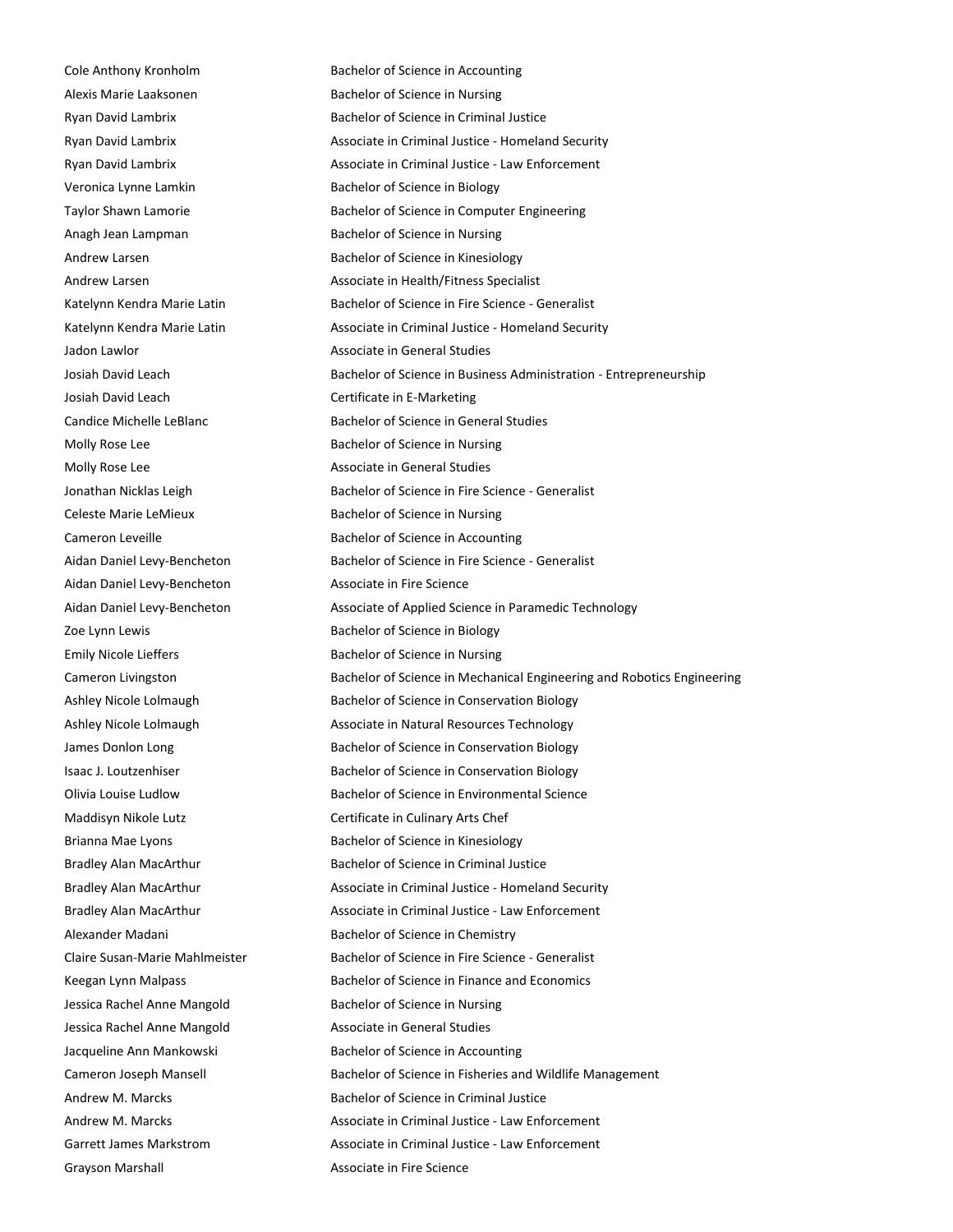Pierce Elliott Marshall **Bachelor of Science in Nursing** Corina Christine McMillan Bachelor of Science in Nursing Chelsea Meehan Certificate in E-Marketing Hayley Ann-Marie Mellon Bachelor of Science in Biology Rachel E. Miller Certificate in E-Marketing David George Mitter Jr. **Associate in General Studies** Michelle L. Morrow **Associate in General Studies** Michael J. Muether Associate in Fire Science Mihai Nagy **Bachelor of Science in Nursing** 

Laura Christine Martin **Bachelor of Science in Conservation Biology** Laura Christine Martin **Certificate in Geographic Information Systems** Robin Martin **Bachelor of Science in Geology** Virginia Martin Bachelor of Science in Cannabis Chemistry Zachary Lawrence Matchinski Bachelor of Science in Conservation Biology Zachary Lawrence Matchinski Bachelor of Science in Fisheries and Wildlife Management Sami McAlpin Bachelor of Science in Criminal Justice Alexander Quinn McClean Associate in Criminal Justice - Law Enforcement Lindsey Marie McCullough **Associate in Computer Science** Nicholas Donald McGahey Bachelor of Science in Business Administration - Management Amanda Rae McKiddie **Bachelor of Science in Accounting** Noah J. McLeod **Bachelor of Science in Business Administration** Paige Morgan McLeod Bachelor of Science in Elementary Education: Special Education - Learning Disabilities Gabriel McNinch **Bachelor of Science in Cannabis Chemistry** Bachelor of Science in Cannabis Chemistry Mallory McNulty Bachelor of Science in Conservation Biology Samantha Anne McPherson Bachelor of Science in Criminal Justice Samantha Anne McPherson **Associate in Criminal Justice - Homeland Security** Associate in Criminal Justice - Homeland Security Samantha Anne McPherson **Associate in Criminal Justice - Law Enforcement** Isabelle Renee Melis **Bachelor of Science in Chemistry** Isabelle Renee Melis **Bachelor of Science in Forensic Chemistry** Amanda Jane Menominee Associate in Criminal Justice - Law Enforcement Ashley Nicole Menominee Bachelor of Science in Accounting Ashley Nicole Menominee Associate in Small Business Administration Ashley Nicole Menominee Associate in Technical Accounting Lauren Elizabeth Millen **Bachelor of Science in Elementary Education** Rachel E. Miller **Bachelor of Science in Business Administration - Marketing** David George Mitter Jr. Bachelor of Science in Mechanical Engineering David George Mitter Jr. **All and Associate in General Engineering** Coby H. Moore **Bachelor of Science in Fisheries and Wildlife Management** Caden Ryan Moran **Bachelor of Science in Computer Networking** Michelle L. Morrow Bachelor of Science in Early Childhood Education Miroslav Mucha Bachelor of Science in Finance and Economics Michael J. Muether **Bachelor of Science in Fire Science - Generalist** Michael J. Muether **Associate of Applied Science in Paramedic Technology** Associate of Applied Science in Paramedic Technology Thomas Campbell Muir **Bachelor of Science in Mechanical Engineering** Thomas Lee Nance **Associate in General Engineering Technology** Associate in General Engineering Technology Eileene Pilinilose Naniseni **Bachelor** of Science in Kinesiology Eileene Pilinilose Naniseni **Associate in Health/Fitness Specialist** Eileene Pilinilose Naniseni Associate of Arts in Liberal Arts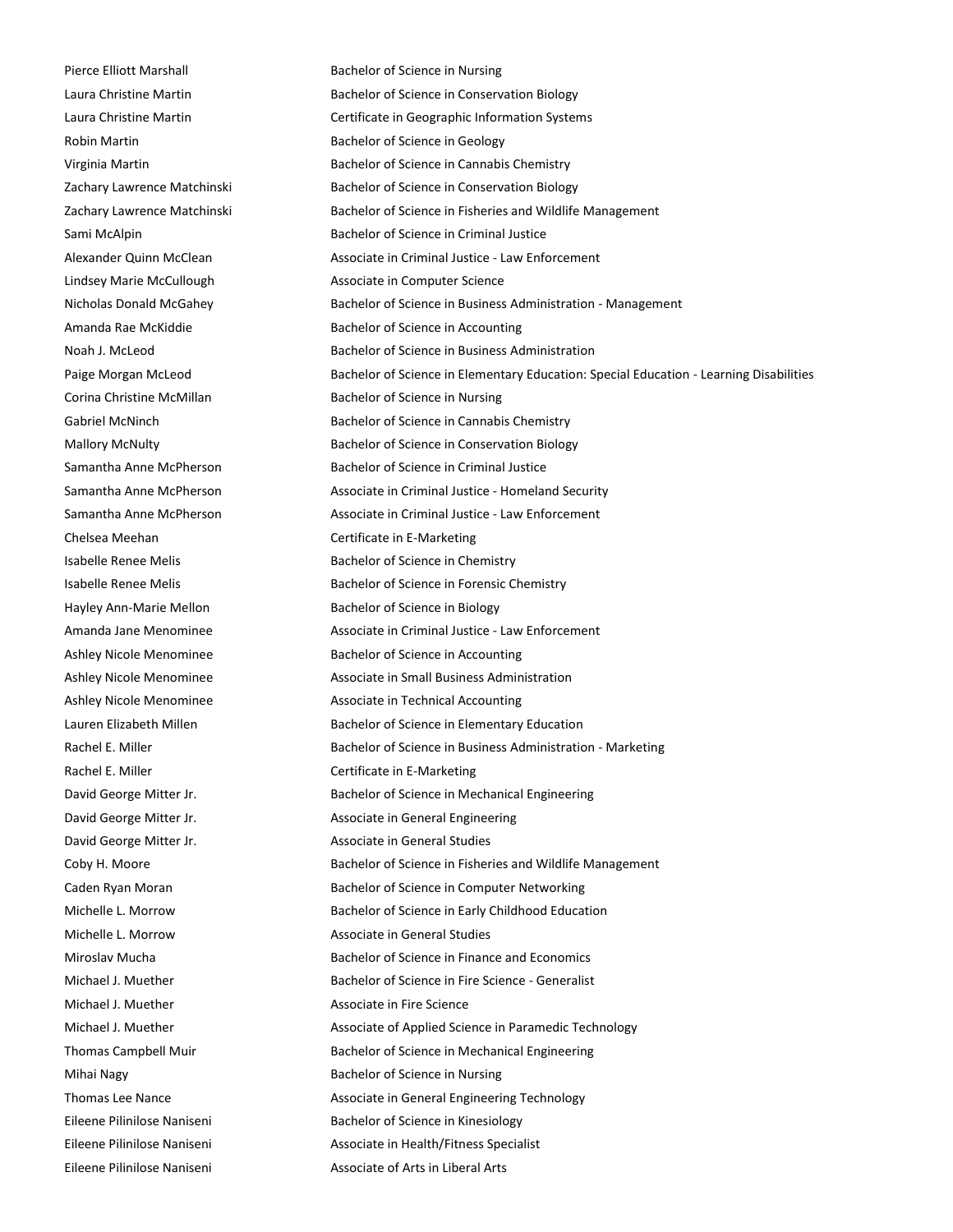Michael Nelson Bachelor of Arts in General Studies Kara Dawn Newland **Bachelor of Science in Nursing** Lauren Ann Niemiec **Bachelor of Science in Mechanical Engineering** Holly Elisabeth Nienstedt Bachelor of Science in Social Science Chenise Maree Nolan Associate in General Studies Jacob Fredrik Emil Nordqvist Bachelor of Science in Business Administration - International Business Emily Susan O'Connor **Bachelor of Science in Nursing** Camdyn D. Odykirk Bachelor of Science in Biology Camdyn D. Odykirk **Associate in Pre-Professional Sciences** Associate in Pre-Professional Sciences Mitchell Stephen Max Oliver Bachelor of Science in Fire Science - Generalist Cassandra Miranda Olson Bachelor of Science in Business Administration Lindsey Marie O'Neill **Bachelor of Science in Nursing** Allison Christine Orr Bachelor of Science in Criminal Justice Allison Christine Orr Associate in Criminal Justice - Law Enforcement Stephanie Ann Owens **Bachelor of Science in Conservation Biology** Madison Lynn Pallot Bachelor of Science in Criminal Justice Brian Clare Palmer **Certificate in Cannabis Production** Ryan Jacob Palumbo **Bachelor of Science in Kinesiology** Connor Ian Papson Bachelor of Science in Chemistry Anthony J. Paradine **Bachelor of Science in Mechanical Engineering** by Bachelor of Science in Mechanical Engineering Zander Luke Park **Bachelor of Science in Accounting** Betsy Partridge **Certificate in Culinary Arts Chef** Charlotte Gail Patyi Bachelor of Science in Conservation Biology Diego Penz Martinez **Bachelor of Science in Business Administration - Management** Megan Ashley Periard **Bachelor of Science in Kinesiology** Melody Paige Perrin **Bachelor of Arts in Communication** Melody Paige Perrin Bachelor of Science in Mechanical Engineering Jayden J. Perry **Bachelor of Science in Kinesiology** Jayden J. Perry **Associate in Health/Fitness Specialist** Jayden J. Perry **Associate in Health/Fitness Specialist** Associate in Health/Fitness Specialist Shaede Stone Perzanowski Bachelor of Science in Mechanical Engineering and Robotics Engineering Michael Todd Peters Bachelor of Science in Cannabis Chemistry and Forensic Chemistry John M. Pianini **Bachelor of Science in Kinesiology** John M. Pianini **Associate in Health/Fitness Specialist** Associate in Health/Fitness Specialist Jacob Braedon Pittsley **Bachelor of Science in Electrical Engineering** Chandler Maxwell Pizzi **Bachelor of Science in Business Administration - Marketing** Wyatt Carl Plavan Bachelor of Science in Finance and Economics Frank Charles Plemel Bachelor of Science in Nursing Chelsey Lynn Pollari **Bachelor of Science in Individualized Studies** Alexandria Posteraro Bachelor of Science in Kinesiology Jayde Taylor Danielle Potter Associate in Social Work Adam Nicholas Powell **Bachelor of Science in Computer Engineering** Robert Clement Prescott **Bachelor** of Science in Mechanical Engineering Michael Lawrence Prill Bachelor of Science in Criminal Justice Michael Lawrence Prill Associate in Criminal Justice - Law Enforcement Mika Mathias Pulkkinen **Bachelor of Science in Biochemistry Pre-Professional and Cannabis Chemistry** Chemistry Andrew Phillip Marshall Quon Bachelor of Science in Biology Andrew Phillip Marshall Quon Associate in Pre-Professional Sciences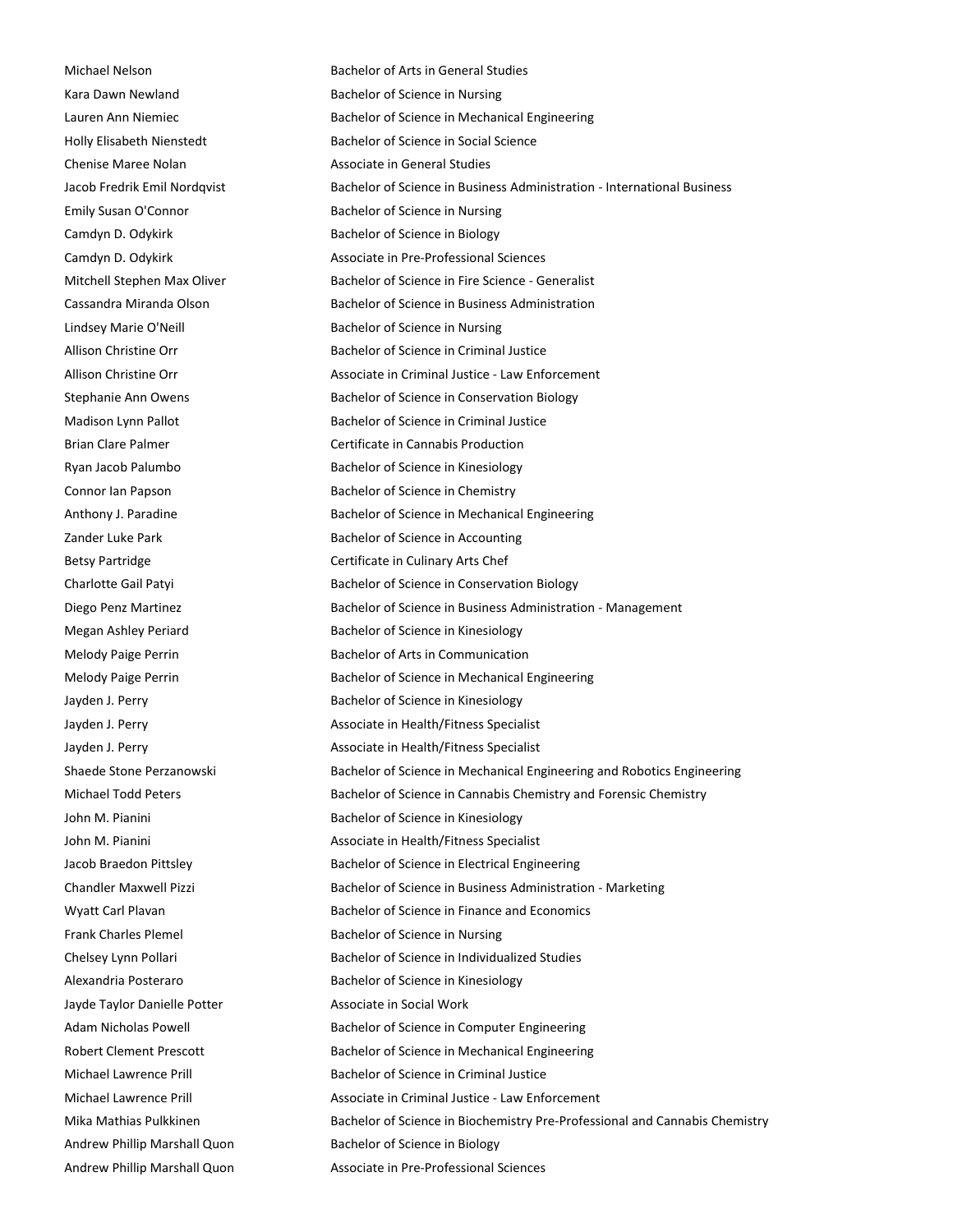Kayla Mae Rambo Bachelor of Science in General Studies Trevor James Rambo **Associate in General Studies** Muskaan Ranjan Bachelor of Science in Mechanical Engineering Rebekka Anna Ranta **Bachelor of Science in Biology** Bachelor of Science in Biology Rebekka Anna Ranta Associate in Pre-Professional Sciences Courtnie Lei Rayl Bachelor of Science in Criminal Justice Courtnie Lei Rayl **Associate in Criminal Justice - Homeland Security** Associate in Criminal Justice - Homeland Security Courtnie Lei Rayl **Courtnie Lei Rayl Associate in Social Work** Sienna Marie Reichlin **Associate in General Studies** Erica Leja Reimann Bachelor of Science in Business Administration - Management Alex Robert Retlich Bachelor of Science in Mechanical Engineering and Robotics Engineering Brooke Michele Riley Bachelor of Science in General Studies Sadie Riley Bachelor of Science in Early Childhood Education Sadie Riley **Associate in General Studies** Associate in General Studies Leah Rebecca Ritacco **Bachelor of Science in Kinesiology** Leah Rebecca Ritacco **Associate in Health/Fitness Specialist** Associate in Health/Fitness Specialist Alaina Anne Roswell **Bachelor of Science in Criminal Justice** Meaghan Mary Rowader Bachelor of Science in Kinesiology Meaghan Mary Rowader **Associate in Health/Fitness Specialist** Associate in Health/Fitness Specialist Reyanna Christine Rutledge Bachelor of Science in Biology Steven Louis Sajtar **Bachelor of Science in Fisheries and Wildlife Management** Anna Sanchez **Associate in General Engineering Technology** Associate in General Engineering Technology Anna Sanchez **Associate in General Studies** Associate in General Studies Connor Charles Sands Bachelor of Science in Accounting Connor Charles Sands Bachelor of Science in Political Science Brandon Michael Sarasin Bachelor of Science in Mechanical Engineering and Robotics Engineering Brandie Lee-Florence Schleben Bachelor of Science in General Studies Joshua David Todd Schmidt **Bachelor of Science in Electrical Engineering Technology** Alexander David Schneider **Associate in General Engineering** Gretchen Virginia Schoen Bachelor of Science in Nursing Jody Schopp **Certificate in E-Marketing** Mikayla Ruth Schrotenboer Bachelor of Science in Nursing Mikayla Ruth Schrotenboer Associate in General Studies Aspen Rose Schupbach Bachelor of Science in Parks and Recreation Aspen Rose Schupbach **Associate in Natural Resources Technology** Associate in Natural Resources Technology Hayley Nicole Schuster **Bachelor** of Science in Nursing Leslie Nicole Scott **Bachelor of Science in Nursing** Leslie Nicole Scott **Associate in General Studies** Hannah Elizabeth Selden Bachelor of Science in Nursing Elizabeth Hannah Setsuda<br>Bachelor of Science in Biology William Seymour **Bachelor of Science in Criminal Justice** Bachelor of Science in Criminal Justice Iyesha Lokelani Belle Shelton Bachelor of Science in Early Childhood Education Iyesha Lokelani Belle Shelton Associate in General Studies Sophie Mae Shepard **Bachelor of Science in Business Administration** Bachelor of Science in Business Administration Allison M. Shilling Bachelor of Science in Biology Benjamin Edgar Short Jr. Bachelor of Science in Parks and Recreation Benjamin Edgar Short Jr. Associate in Natural Resources Technology James William Preston Silbernagel Bachelor of Science in Psychology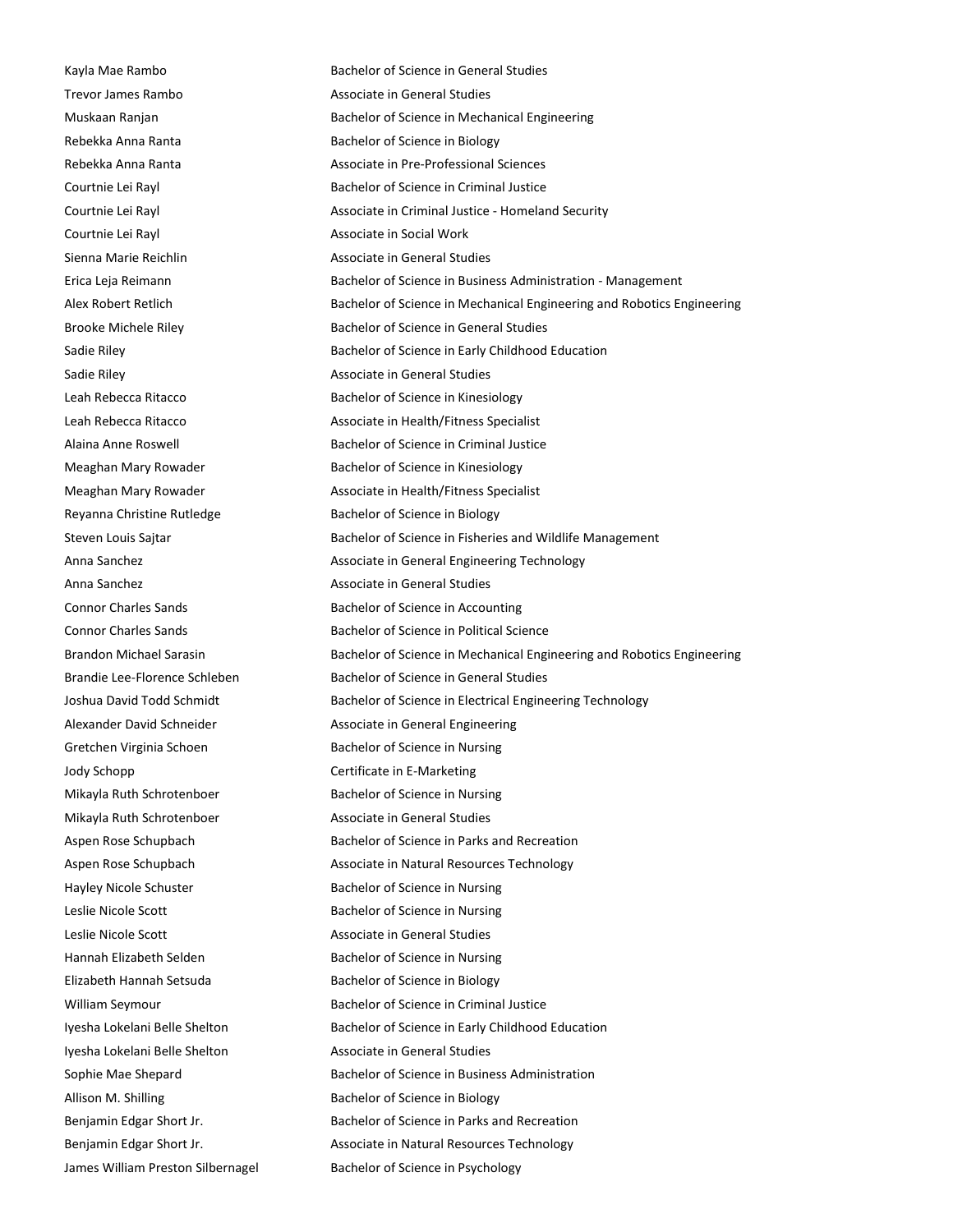Alyssa Ann Silveus Bachelor of Science in Business Administration - Management Alyssa Ann Silveus **Associate in General Studies** Alyssa Ann Silveus **Associate in Small Business Administration** Associate in Small Business Administration Kirstin Marie Sims **Bachelor of Science in Business Administration - Management and Business Administration - Marketing** Victoria Kristin Size **Bachelor of Science in Psychology** Victoria Kristin Size **Associate in General Studies** Associate in General Studies Thomas Scott Sliger Bachelor of Science in Computer Science Kirk Allen Smallegan Bachelor of Science in Nursing Balin James Smith Bachelor of Science in Geology Cassidee Smith **Associate in Small Business Administration** Spencer Ray Smith Bachelor of Science in Kinesiology Spencer Ray Smith Associate in Health/Fitness Specialist Leigh Snyder Bachelor of Science in Fire Science - Generalist Trevor Solander **Bachelor of Science in Mechanical Engineering** Claudia Sole **Bachelor of Science in Business Administration - Marketing** Claudia Sole Chad Solloway Bachelor of Science in Accounting Chad Solloway Bachelor of Science in Forensic Chemistry Mary E. Sonnabend Bachelor of Science in General Studies Mary E. Sonnabend **Associate in Computer Science** Selina Louise Sprague **Bachelor of Science in Nursing** Austin Strong **Bachelor of Science in Fire Science - Generalist** Austin Strong **Austin Strong Associate in Criminal Justice - Homeland Security** Austin Strong and Tuscon Associate in Criminal Justice - Homeland Security Audrey Rose Stuart **Bachelor of Science in Kinesiology** Audrey Rose Stuart **Associate in Health/Fitness Specialist** Audrey Rose Stuart Amelia Elizabeth Stuetz **Bachelor of Arts in Communication** Brennan Anthony Suddon Bachelor of Science in Mechanical Engineering Alyshia Chi Yau Suleman Bachelor of Science in Nursing Natalie Marie Sumeracki Bachelor of Science in Nursing Natalie Marie Sumeracki Bachelor of Science in Nursing Brielle Alexis Susan-Pettit Bachelor of Science in Criminal Justice Brielle Alexis Susan-Pettit Associate in Criminal Justice - Law Enforcement Madelyn Page Swanson **Bachelor of Science in Business Administration** Jalissa JoAnne Swinson Bachelor of Science in Criminal Justice Jalissa JoAnne Swinson **Associate in Criminal Justice - Homeland Security** Associate in Criminal Justice - Homeland Security Jalissa JoAnne Swinson **Associate in Criminal Justice - Law Enforcement** Carter Sean Tallaire **Bachelor of Science in Kinesiology** Carter Sean Tallaire **Associate in Health/Fitness Specialist** Associate in Health/Fitness Specialist Krishan Taneja **Bachelor of Science in Business Administration - Marketing Bachelor of Science in Business Administration - Marketing** Avery Alan Teneyck Bachelor of Science in Political Science Thomas Arthur Tessmer Associate in Computer Networking Isaac J. Thompson Bachelor of Science in Mechanical Engineering and Robotics Engineering Megan Lee Thompson Bachelor of Science in Fisheries and Wildlife Management Sabrina Ursula Thornburg **Bachelor of Science in Nursing** Lauren Marie Thorpe Bachelor of Science in Fire Science - Generalist Lauren Marie Thorpe **Associate in Fire Science** Lauren Marie Thorpe **Associate of Applied Science in Paramedic Technology** Associate of Applied Science in Paramedic Technology William Topper Certificate in Culinary Arts Chef Gage Torrel **Bachelor of Science in Business Administration** - Management